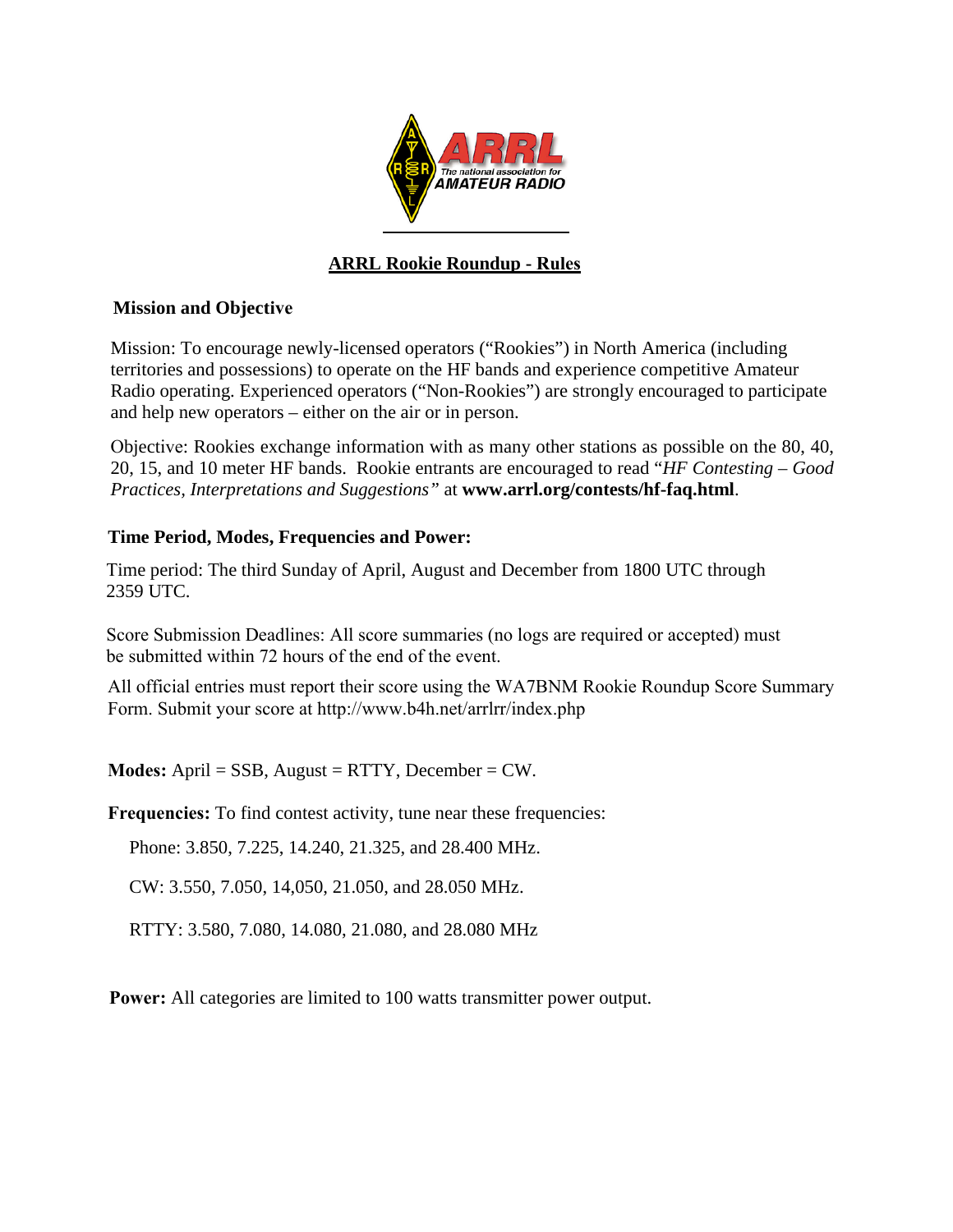# **Entry Categories:**

# **Single-Operator, Rookie**

• You can be a Rookie if you were first licensed in the current yeart, or the two proceeding years - send the year you were first licensed in the exchange.

• Starting in April 2017, if you were licensed before 2015 you can also be a Rookie if you made your first Amateur Radio contact during 2017, 2016 or 2015 or if you haven't made any contacts on the contest mode (SSB, CW, or RTTY) before the Rookie Roundup contest, send the current year (2017) in your exchange either of these reasons qualify you as a Rookie for just one year.

• Rookies will attempt to make as many contacts as possible during this 6-hour event. Rookies work everyone - and non-Rookies work only Rookies.

This is a great way to try out contesting in an event designed for newcomers. Hope to work you then! To pre-register teams or submit your score after the event, please visit the Rookie Roundup page http:// www.b4h.net/arrlrr/index.php hosted by Bruce Horn, WA7BNM.

**Spotting:** The use of information from a spotting network ("spotting assistance") is permitted. Spotting yourself spotting network ("self-spotting") or asking others to spot you is not allowed. See "*HF Contesting – Good Practices, Interpretations and Suggestions*" for clarification at http://www.arrl.org/files/file/ Contest%20-%20General/HF\_FAQ.pdf

Rookie stations may contact Rookie or non-Rookie stations. (Also see below)

Multioperator stations are not eligible to participate in team entries.

Rookie stations are encouraged to identify themselves as a Rookie station by calling "CQ RR" on CW or RTTY and "CQ Rookie Roundup" on SSB.

# **Multioperator, Rookie**

Any number of Rookie operators may participate as a multioperator entry from a single station. (Also see below)

Multioperator stations may transmit only one signal at a time using a single transmitter during the contest.

# **Team**

Team entries may be submitted containing up to five (5) different single-operator entries. The singleoperator entries will be listed separately in the results. A single-operator entry may be a member of only one team.

Team entries must be registered with the ARRL Contest Branch prior to the contest using the on-line form on the Rookie Roundup web page (www.arrl.org/rookie-roundup). See the Rookie Roundup web page for registration deadlines.

#### **Non-Rookie**

There is no Non-Rookie entry category but experienced operators are encouraged to participate and report their contact totals using the online score reporting form on the Rookie Roundup web page (www.arrl.org/ rookie-roundup). Non-Rookies may call CQ but may only work Rookie stations in the contest. Non-Rookie stations should call "CQ Rookie" on SSB and "CQ R" on RTTY or CW.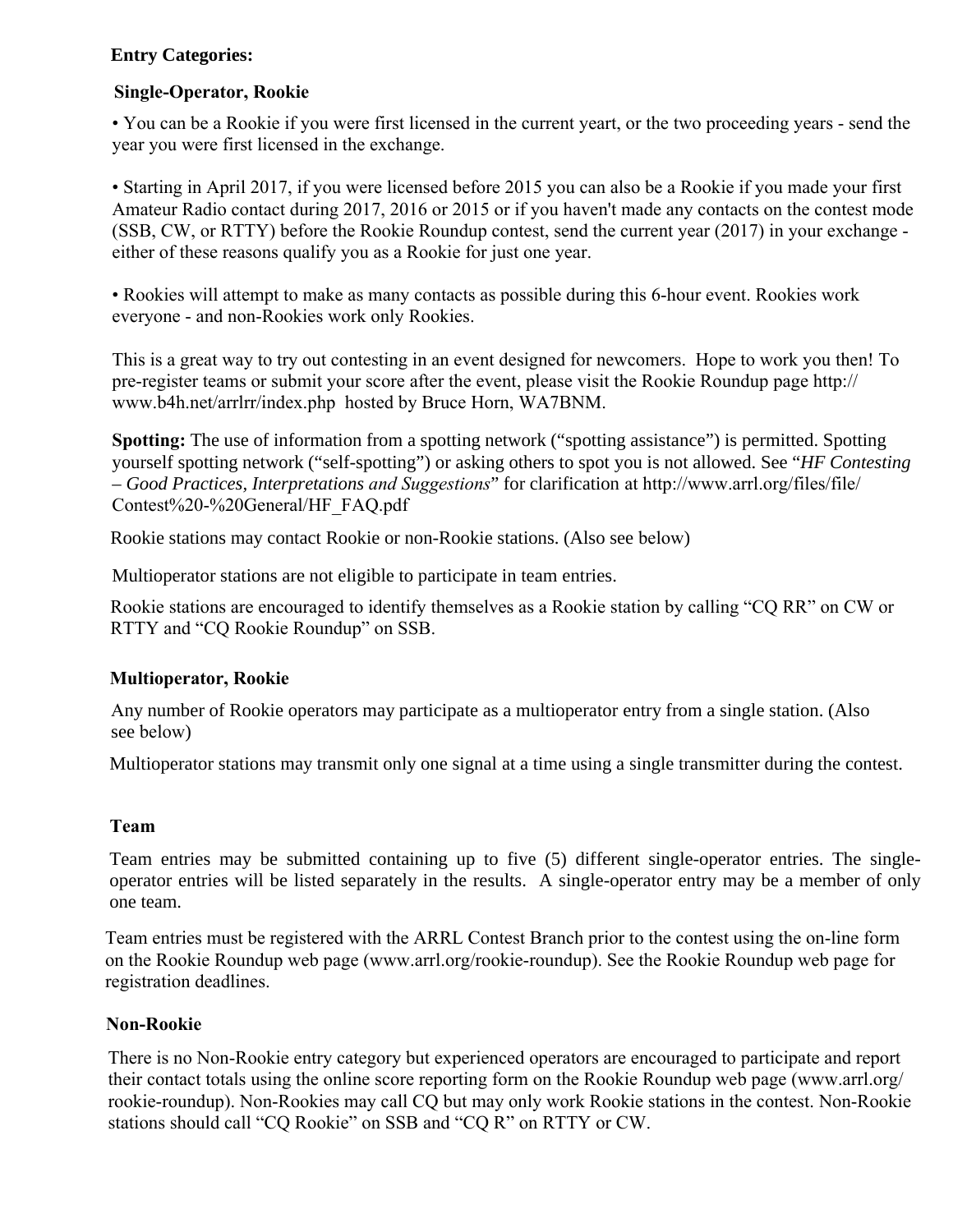**Exchange:** Call sign of station worked, your call sign**,** your first name, two-digit number of the year first licensed ("check") and state, Canadian province, Mexican call area, or "DX".

Examples: NØAX from KB1QAW, Carol, 08, Connecticut KX9X DE VE7XYZ DAVE 07 BC KD2ABC DE XE1KK RAMON 96 XE1 KG6PQR from JH4NMT Toshi 75 DX

Rookies must have a check from the current year or any of the preceding two calendar years. For example, in the 2017 Rookie Roundup events, Rookies must have a check of 17, 16, or 15.

### **Scoring:**

Points: 2 points for completed QSO between Rookie stations, 1 point for a completed QSO between a Rookie and a Non-Rookie station. Contacts between Non-Rookie stations are not valid contacts in this event.

### **Multipliers:**

Each US state and the District of Columbia (51 total) – use US postal codes as abbreviations. Be careful – many states have similar spellings and abbreviations! i.e. Missouri is MO, Minnesota is MN, Michigan is MI, Mississippi is MS, Maine is ME, Massachusetts is MA, etc.See the complete list of abbreviations at the end of these rules.

Canadian Provinces (13 total) : See the complete list of abbreviations at the end of these rules. Mexican call areas (5 total): XE1, XE2, XE3, XF1, and XF4

One generic DX multiplier, which includes contacts with US possessions (such as Puerto Rico KP4 and Guam KH2) and all other entities not listed above.

The total number of possible multipliers is 70.

#### **Miscellaneous:**

Stations may be worked once per band. Multiplier credit is only given once, regardless of band.

Cross-band and cross-mode QSOs are not permitted. i.e. – Both stations must be on the same band and using the same mode.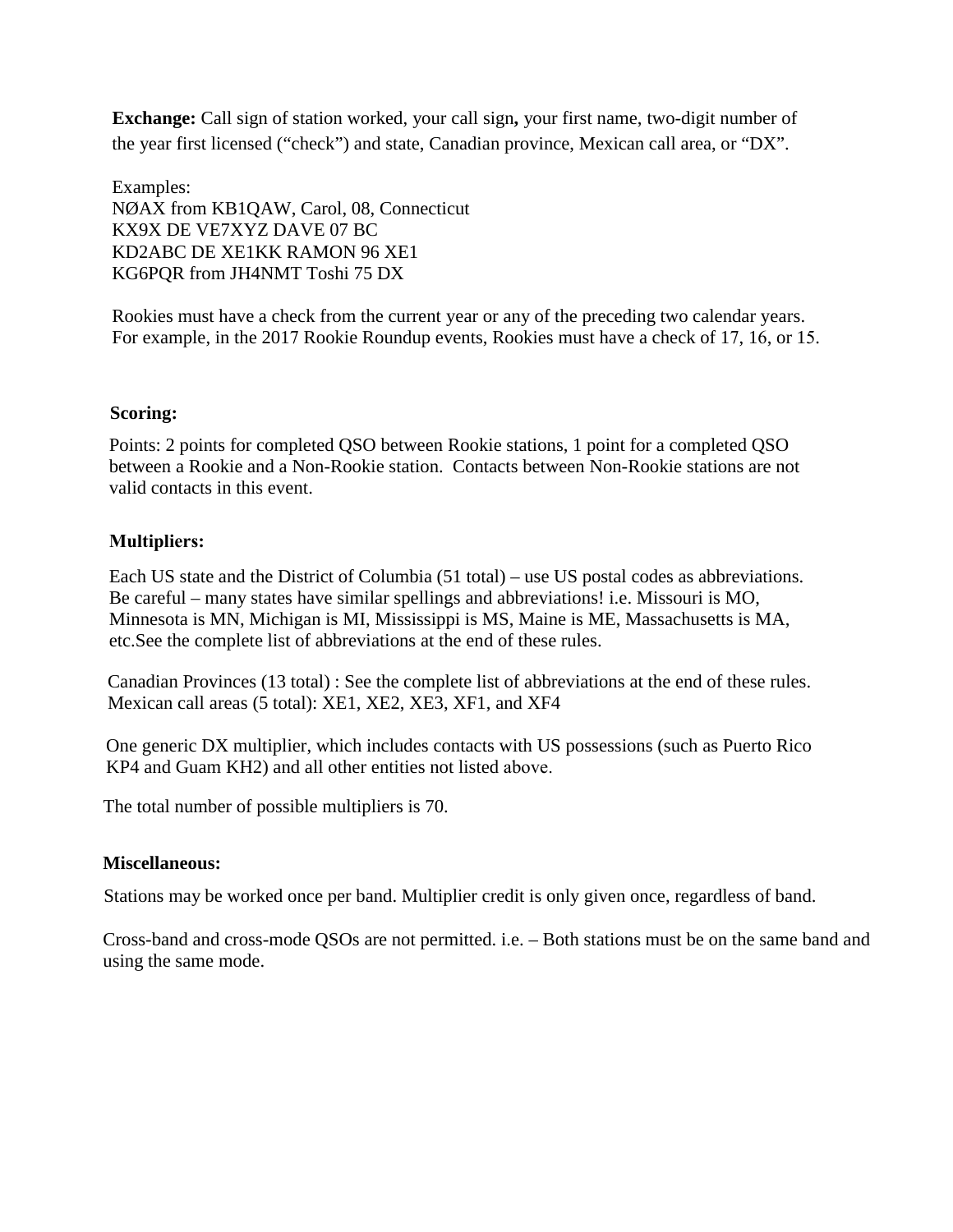During any single contest, entrants must make all QSOs from the same state, province, call area, or DX entity. i.e. - Your exchange must contain the same location information for all contacts.

QSOs made through repeaters or digipeaters are not permitted.

QSOs with aeronautical mobile stations do not count.

Non-rookie operators are encouraged to assist Rookie operators in person with operating technique and instruction, including acting as the control operator to allow Technician class licensees to transmit with General or Extra class privileges. Non-rookie operators may not, however, make any transmissions from the station or log any contacts.

**Awards:** Electronic certificates will be available for download by the top five scoring stations

in each US call area, Canadian province, Mexican call area and DX stations. No national winners will be recognized. A commemorative participation certificate will be available for download to every Rookie operator submitting a score.

**Submission:** All scores must be submitted via the Rookie Roundup online score report form within 72 hours of the contest's conclusion. The score report form and score submission deadline will be posted on the Rookie Roundup web site (**www.arrl.org/rookie-roundup**).

#### **Other information.**

See "General Rules for All ARRL Contests" and "General Rules for ARRL Contests on Bands Below 30 MHz (HF)" available at www.arrl.org/contests or from the ARRL Contest Branch.

All contest queries should be directed to contests@arrl.org or by telephone to 860-594-0232. All contest rules and entry forms may be do[wnloaded from the Conte](http://www.arrl.org/contests)st Branch Web Page at: www.arrl.org/contests.

APPENDIX

US State Postal Abbreviations (source: **www.usps.com/ncsc/lookups/abbr\_state.txt**)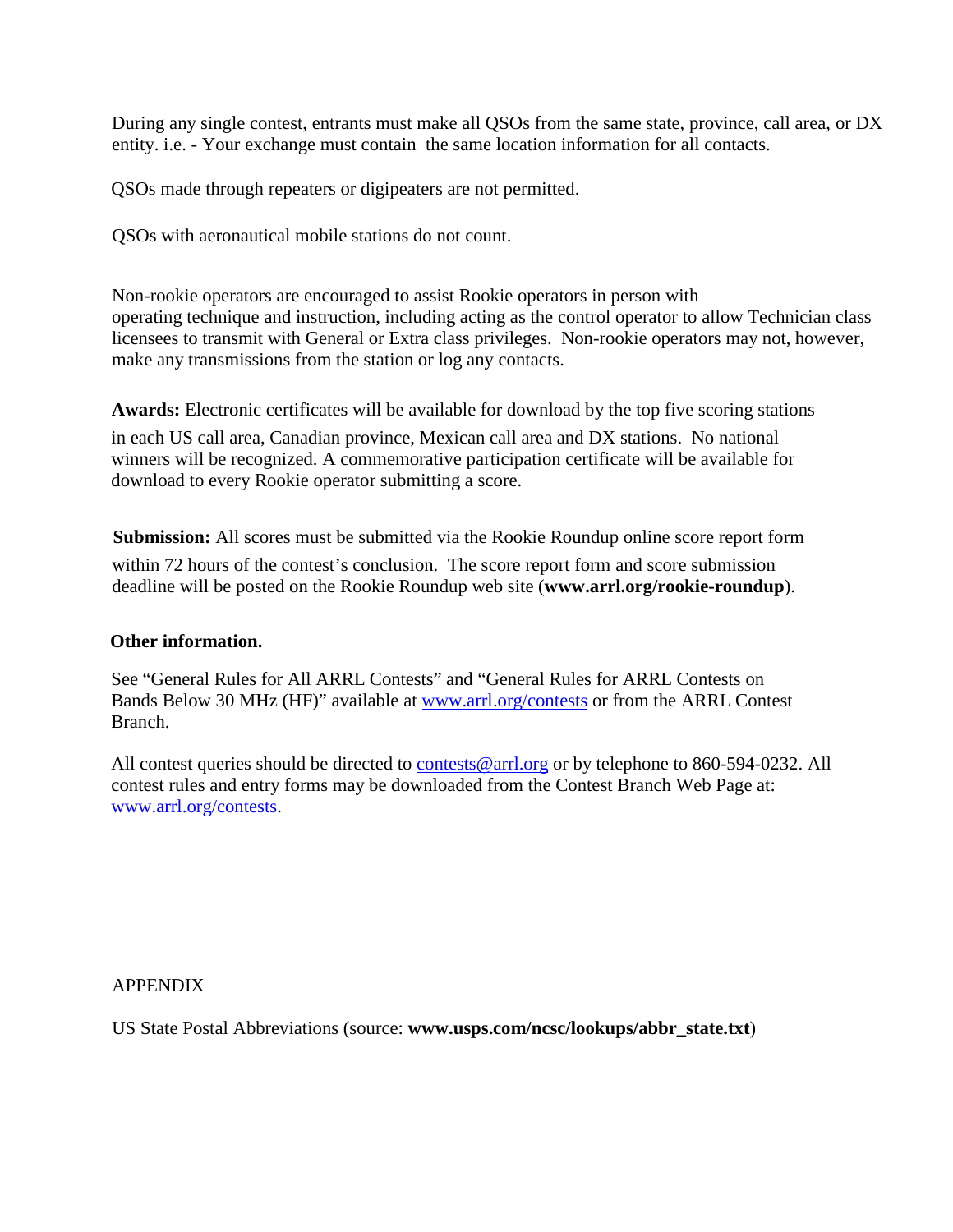| <b>State</b>            | <b>Abbreviation</b> |
|-------------------------|---------------------|
| <b>ALABAMA</b>          | AL                  |
| <b>ALASKA</b>           | AK                  |
| <b>ARIZONA</b>          | AZ                  |
| <b>ARKANSAS</b>         | AR                  |
| <b>CALIFORNIA</b>       | CA                  |
| <b>COLORADO</b>         | CO                  |
| <b>CONNECTICUT</b>      | <b>CT</b>           |
| <b>DELAWARE</b>         | DE                  |
| DISTRICT OF COLUMBIA DC |                     |
| <b>FLORIDA</b>          | FL                  |
| <b>GEORGIA</b>          | GA                  |
| <b>HAWAII</b>           | HI                  |
| <b>IDAHO</b>            | ID                  |
| <b>ILLINOIS</b>         | IL                  |
| <b>INDIANA</b>          | IN                  |
| <b>IOWA</b>             | <b>IA</b>           |
| <b>KANSAS</b>           | <b>KS</b>           |
| <b>KENTUCKY</b>         | <b>KY</b>           |
| <b>LOUISIANA</b>        | LA                  |
| <b>MAINE</b>            | <b>ME</b>           |
| <b>MARYLAND</b>         | <b>MD</b>           |
| <b>MASSACHUSETTS</b>    | <b>MA</b>           |
| <b>MICHIGAN</b>         | MI                  |
| <b>MINNESOTA</b>        | MN                  |
| <b>MISSISSIPPI</b>      | <b>MS</b>           |
| <b>MISSOURI</b>         | M <sub>O</sub>      |
| <b>MONTANA</b>          | MT                  |
| <b>NEBRASKA</b>         | <b>NE</b>           |
| <b>NEVADA</b>           | <b>NV</b>           |
| <b>NEW HAMPSHIRE</b>    | <b>NH</b>           |
| <b>NEW JERSEY</b>       | $N_{\rm J}$         |
| <b>NEW MEXICO</b>       | <b>NM</b>           |
| <b>NEW YORK</b>         | <b>NY</b>           |
| <b>NORTH CAROLINA</b>   | NC                  |
| <b>NORTH DAKOTA</b>     | <b>ND</b>           |
| <b>OHIO</b>             | <b>OH</b>           |
| <b>OKLAHOMA</b>         | OK                  |